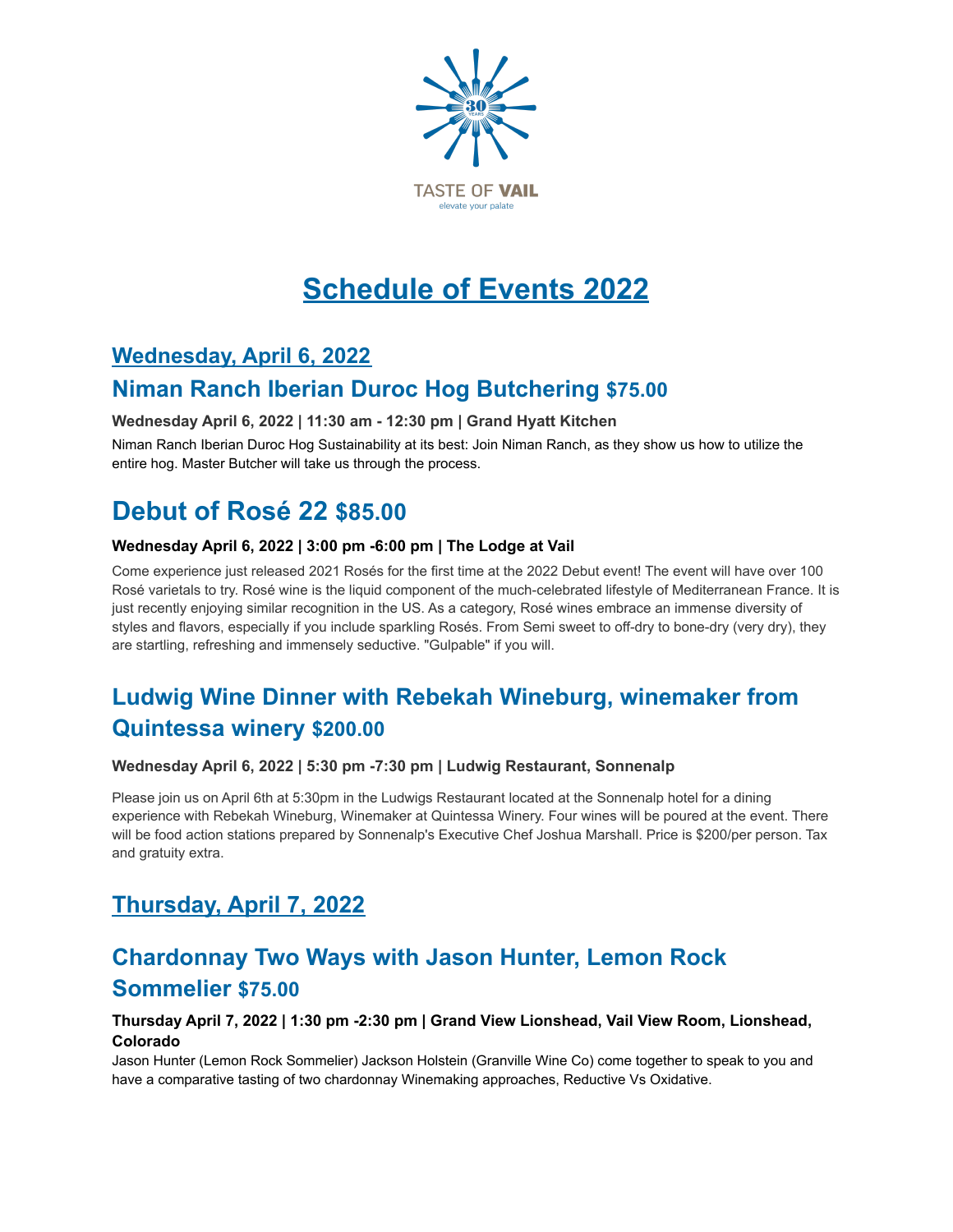# **Quri Vodka Presents Niman Ranch Pork Challenge & Après Tasting \$85.00**

#### **Thursday April 7, 2022 | 3:00 pm -6:00 pm | Streets of Vail**

Enjoy one of Vail's favorite events Thursday, April 7, 2022. The Quri Vodka Presents Niman Ranch Pork Challenge & Après Tasting: a true Après Party. Sample an array of dishes, courtesy of the Vail Valley's finest chefs and guest chefs. In the theme of "Life Beyond Chardonnay, Cabernet, and Merlot" Taste of Vail's participating wineries will be showcasing wines of a wide array of varietals that include Riesling, Sauvignon Blanc, Pinot Noir, Shiraz, and Zinfandel.

This event will happen in rain, snow or shine, so be prepared for any Rocky Mountain weather. This ticket includes both food and wine tastings.

### **Napa Rocks \$80.00**

#### **Thursday April 7, 2022 | 6:00 pm -7:00 pm | Sonnenalp Banquet Room**

Napa Valley Terroir & Soil Seminar. Join Rebekah Wineburg from Quintessa Winery for an informative discussion on Napa Valley Terroir and how it influences the varietals grown there, specifically Cabernet Sauvignon.

### **Friday, April 8, 2022**

### **Mountain Top Tasting 2022 \$220.00**

#### **Friday April 8, 2022 | 12:00 pm -2:30 pm | Eagle's Nest**

Join Taste of Vail for the crème de la crème of outdoor tastings. Held at 10,350 feet above sea level, this event offers spectacular mountain vistas accompanied by gourmet food, beer, wine, and spirits. Snow or shine this is an event not to be missed.Please use your ski pass if you have one. If not, foot passes will be provided.

This event will happen in rain, snow or shine, so be prepared for Spring weather in the Rocky Mountains.

### **A Taste of Colorado's Governor Cup Collection \$75.00**

#### **Friday April 8, 2022 | 3:00 pm -4:30 pm | Grandview Room in Lionshead, Vail**

Did you know that Colorado has over 160 wineries and that Wine Enthusiast Magazine named Colorado a top wine destination in 2018? This seminar will allow you to learn about our state's AVAs and taste the outstanding wines selected for the 2021 Governor's Cup Collection, ranging from traditional grapes to innovative styles.

Come enjoy tasting Carboy Native Fizz Blanc (Grüner Veltliner sparkling) Continental Divide Gewürztraminer Bonacquisti Tempranillo Bookcliff Graciano Whitewater Chambourcin Carboy Petite Pearl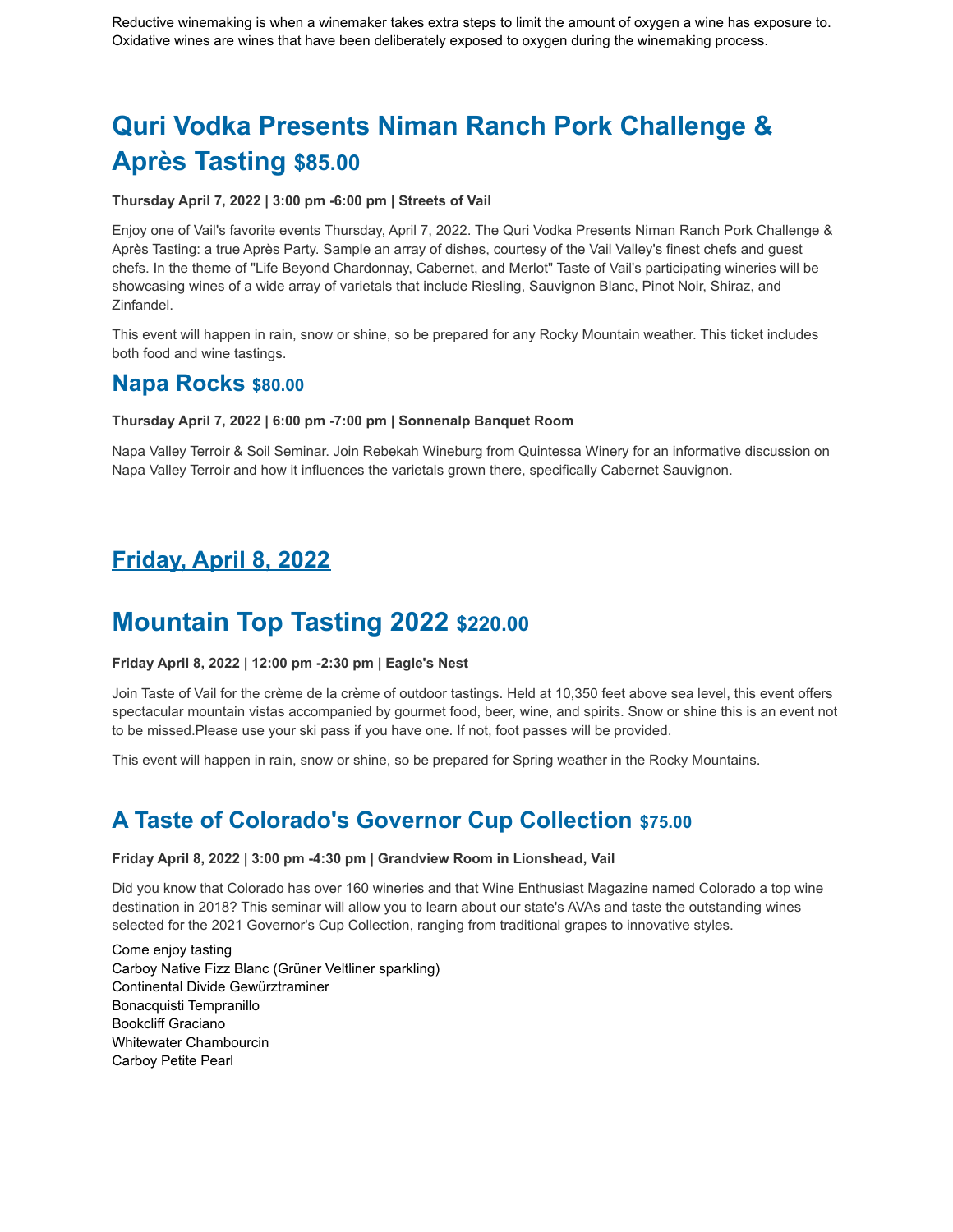## **Friday, April 8, 2022**

# **Root & Flower Flight Night with Sean Capiaux and O'Shaughnessy**

**Friday April 8, 2022 | 4:00 pm -12:00 pm | Root & Flower, Vail CO**

Root & Flower is offering a flight from Capiaux Cellars and O' Shaughnessy Estate Winery. This will be available anytime from 4 pm- midnight.

### **Saturday, April 9, 2022**

### **Sturia Caviar Seminar with Champagne Tribaut \$100.00**

#### **Saturday April 9, 2022 | 10:30 am -11:30 am | Grand View Room, Lionshead, Colorado**

Join us in enjoying the classic pairing of champagne and caviar.

Discover the world of caviar, or, if you are already a connaisseur, expand your gastronomical horizons. Each Sturia Caviar is created in the traditional method, and is completely unique: with each grain carefully selected to enhance and delight your experience. The variety and creativity of Sturia Caviar has won recognition from the world's most celebrated chefs.

Come experience how the delicious salty taste of Sturia Caviar, the leading French caviar producer, is beautifully enhanced by and perfectly paired with Champagne Tribaut

A family owned and run Champagne winery since 1929, specializing in oak-aged champagnes from their vineyards in Romery, near Epernay, in the heart of Champagne.

### **La Croix Yoga at Gravity Haus Vail \$10.00**

#### **Saturday April 9, 2022 | 11:00 am -12:00 pm | Gravity Haus Vail**

Join us at Gravity Haus for LaCroix Yoga. The class will incorporate simple flowing sequences to warm up the body, as well as slower paced movements focusing on alignment, strength, balance, and flexibility. This class is appropriate for anyone of any age, shape or size. No experience or flexibility required.

### **Riedel Comparative Wine Glass Workshop \$80.00**

#### **Saturday April 9, 2022 | 12:30 pm -1:30 pm | Lodge at Vail Ballroom**

We have all sipped wine out of a not-so-glamorous vessel. Think about casual restaurants and outdoor picnics Sometimes the plastic cup or cheap chalice is unavoidable, but come see at the Riedel Comparative Wine Glass Workshop how much a glass can change the aroma, taste and overall experience of a wine.

"Riedel glassware is a vessel that will help to enhance wine when it's in its right glass", says Shelley Sale,a Riedel ambassador for the state of Colorado.

After the seminar concludes, you will take home your very own Riedel glass kit. Join us when we taste wines and compare. Illumination Sauvignon Blanc Ferrari Carano Tre Terre Chardonnay